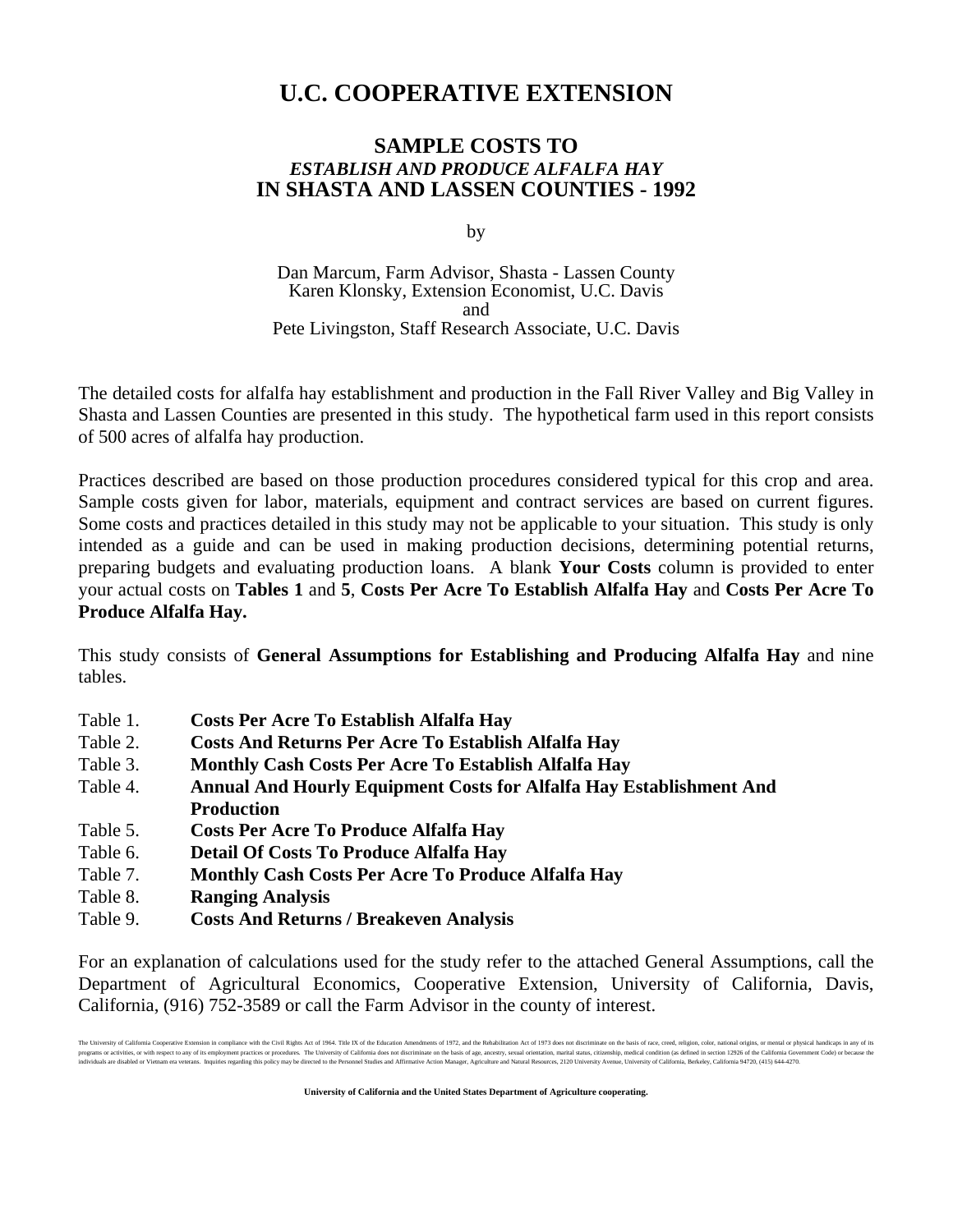## **GENERAL ASSUMPTIONS FOR ESTABLISHING AND PRODUCING ALFALFA HAY**  *Shasta and Lassen Counties- 1992* **U.C. Cooperative Extension**

The following is a description of some general assumptions pertaining to sample costs of alfalfa hay establishment and production in the Fall River Valley and Big Valley in Shasta and Lassen Counties. The costs are based on all of the cultural practices used by growers in this region, some of which may not be used during every production year.Costs are represented on an annual, per acre basis. *The use of trade names in this report does not constitute an endorsement or recommendation by the University of California nor is any criticism implied by omission of other similar products*.

## **1. LAND:**

 This cost of production study is based on a 500 acre field crop farm of which 400 acres are producing alfalfa and 100 acres have a stand being established in any given year. The land in this study is owned by the grower and is valued at \$1500 per acre. Land is not depreciated. No other crops are currently grown in rotation.

## **2. STAND ESTABLISHMENT:**

**Costs Per Acre To Establish Alfalfa Hay**, **Table 1**, shows the cost associated with ground preparation, planting and growing an alfalfa stand until the first production year. The alfalfa stand is planted in mid summer and the first cutting of hay occurs is September of the establishment year.

Stubble discing, spreading fertilizer and applying and incorporating a pre-emergent herbicide are performed by a custom operator. After the pre-emergent herbicide is applied, most all of the successive operations are performed with the 70 hp wheel tractor.

Several different soil amendments are spread before the alfalfa is planted in order to adjust for deficiencies in the soil. Sulfur is applied at a rate of 300 pounds per acre, triple phosphate at 200 pounds per acre and gypsum is spread at a quantity of 500 pounds per acre.

Two acre feet of water are used by the crop and applied using a wheel line sprinkler system during the months of July, August and September.

Two herbicides are used to control several varieties of grasses and broadleaf weeds during the establishment year. Eptam is sprayed and incorporated as a pre-emergent herbicide in July, just after the fertilizer is spread. In August Buctril is applied to the field for fall weed control.

One cutting of hay is harvested in September yielding 1.5 tons per acre. The annual production cost in the study represents an average year's production cost from the second through life of the stand. The cost per acre to establish an alfalfa stand is represented in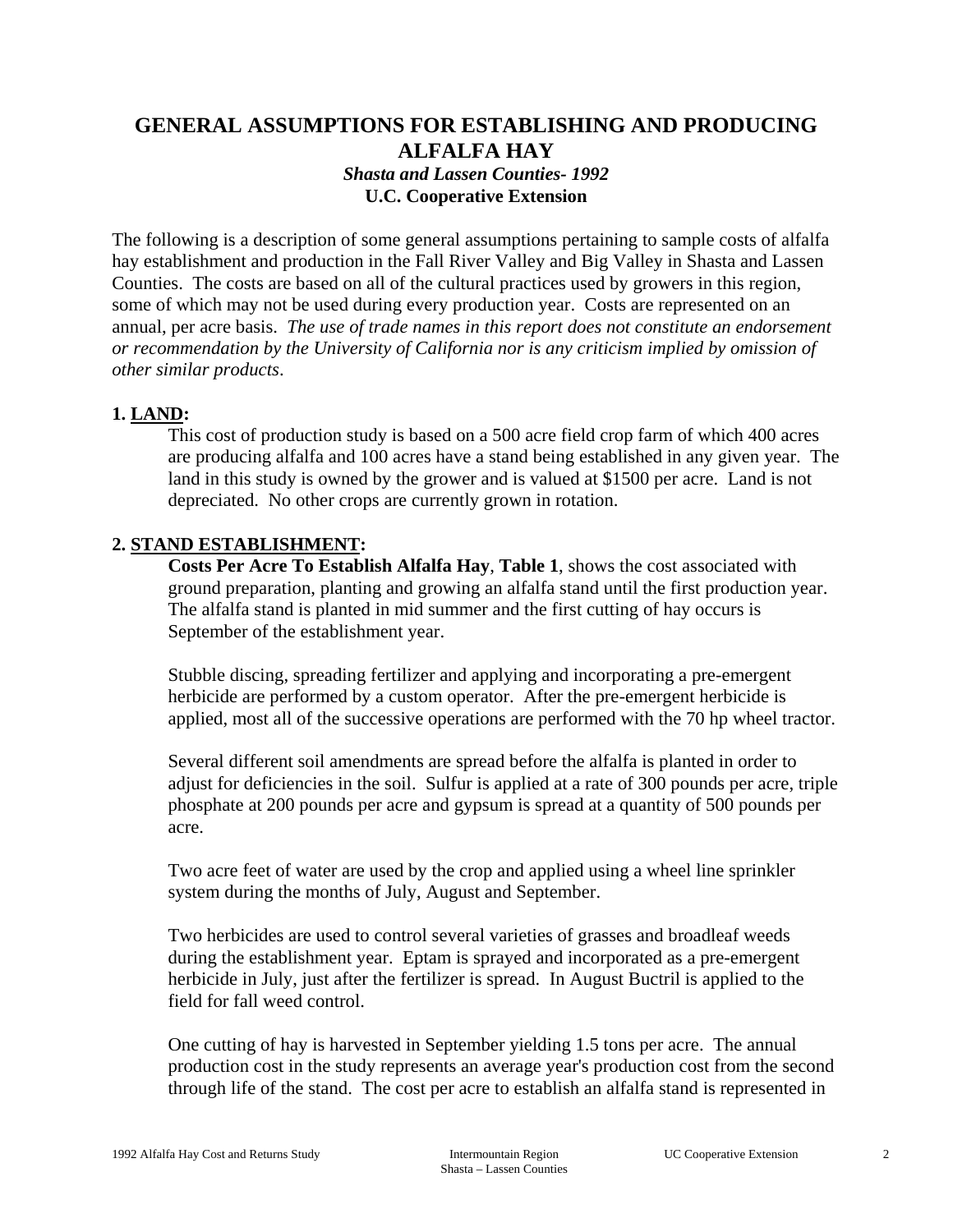**Table 2** as the Net Total Cost/Acre. To obtain stand establishment cost for an average production year, the Net Total Cost/Acre for the establishment year in **Table 2** is divided by 4 years. This becomes an investment cost in **Table 4**.

## **3. CULTURAL PRACTICES AND INPUTS:**

 Cultural, pesticide and fertilizer inputs for the production of alfalfa hay vary considerably from grower to grower and field to field. While a field can produce alfalfa hay for 6 to 8 years, disease and weed infestations may reduce this period by one or more years.

Gophers can be a problem in alfalfa stands and are control in an established stand during the Spring with bait. The bait is applied using a tractor and a rented bait applicator.

Three acre inches of water is applied during each of the eight irrigations from May through September. A total of 2 acre feet of water is applied at a cost of \$24 per acre foot. Water is pumped from two wells through wheel line sprinklers.

Phosphorous and sulfur fertilizers are spread by a custom applicator on the stand in October at rates of 75 and 37.5 pounds per acre, respectively.

Soil residual herbicides for winter weed control are applied in January to established alfalfa stands. Summer grass control may be needed.

 The pesticides and rates mentioned in this cost study are a few of those that are listed in the UC IPM Alfalfa Pest Management Guidelines. The practices and inputs used in this cost study serve only as a typical guide. Variations in cultural inputs can vary due to seasonal pest pressures, water availability and government regulations. Contact the Shasta/Lassen County farm advisor for additional information.

## **4. HARVEST:**

 In this cost study the ranch has its hay custom harvested. Three cuttings of 2 tons each are made during the season and swathing, raking, baling and roadsiding the hay costs \$34.50 per ton. If a grower harvests his own hay, the custom charge should be subtracted from harvest costs in **Table 5** and all equipment for harvest operations should be inventoried in investment costs in **Table 4**, and labor, fuel, repairs, depreciation, and interest on investment costs would then be added to harvest costs in **Table 5**.

## **5. YIELDS & RETURNS:**

 The crop yield used in this study is 6 tons of hay per acre from a total of three cuttings per year once the stand is established. During the stand establishment, one cutting of hay is obtained for a 1.5 ton per acre yield. An estimated price of a \$90 per ton of hay is used in this study. Returns will vary and the \$90 per ton used in the cost study is, at best, an estimate taking into consideration current situations. **Table 8** indicates the effects on grower returns based on varying yields and returns.

## **6. RISK:**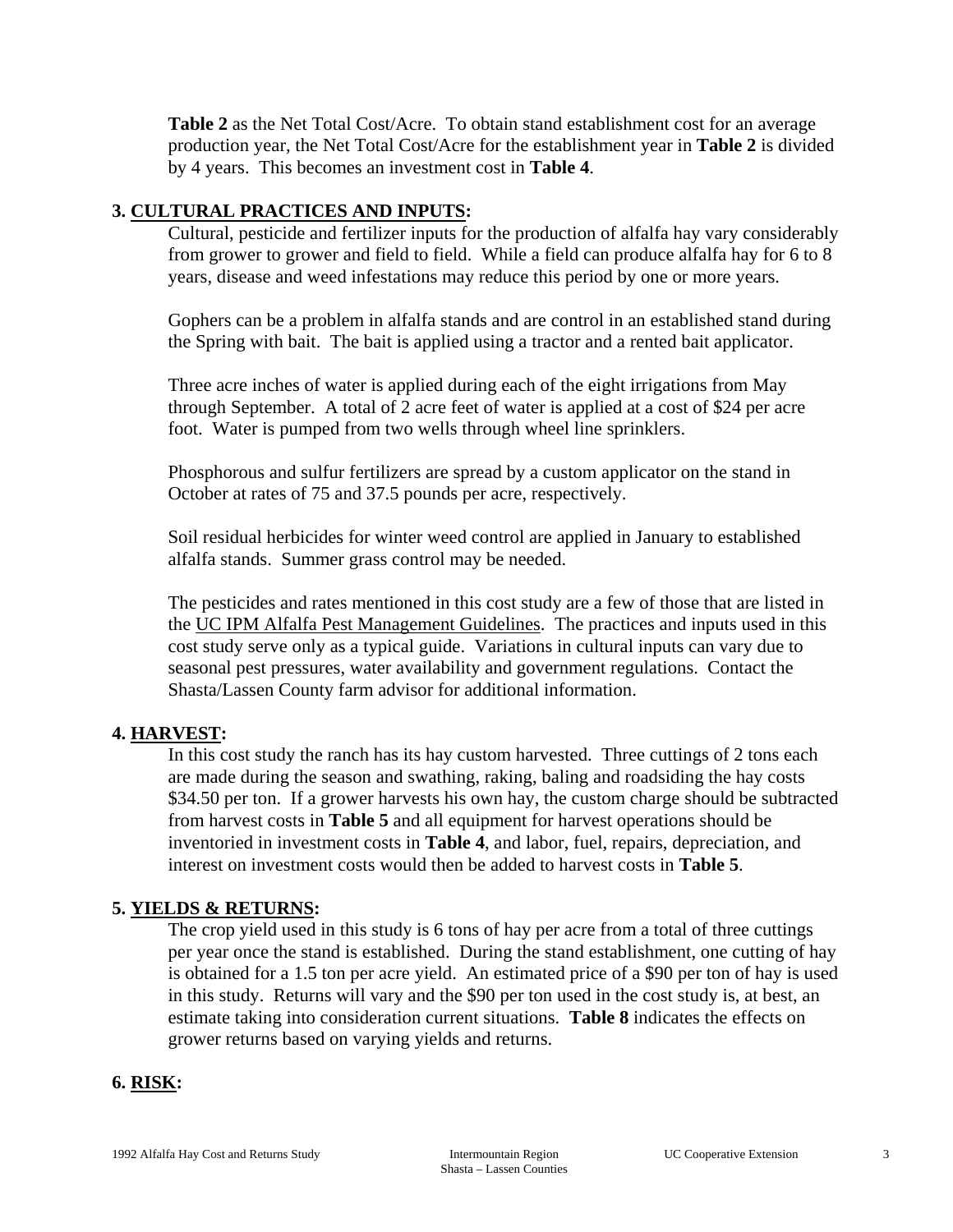The risks associated with alfalfa production should not be minimized. While this study makes every effort to model a production system based on typical, real world practices, it cannot fully represent financial, agronomic and market risks which affect the profitability and economic viability of alfalfa production.

 Because of the risk involved, access to a market is crucial. A grower should identify potential markets and where possible, have a contract for their hay before any alfalfa production begins.

## **7. LABOR:**

 Basic hourly wages for workers are \$5.60 and \$3.73 per hour for machine operators and field workers (irrigator), respectively. Adding 34% for SDI, FICA, insurance and other benefits increases the labor rates shown to \$7.50 per hour for machine labor and \$5.00 per hour for non-machine labor. The labor hours for operations involving machinery are 10% higher than the machine hours to account for extra labor involved in equipment setup, moving, maintenance and repair. Wages for managers are not included as a cash cost. Any returns above total costs are considered returns to management.

## **8. INVESTMENT:**

The investments shown in **Table 4** are those that are partially or completely allocated to the alfalfa hay operation. Costs of investments such as stand establishment and hay barn are attributed only to alfalfa hay and cannot be spread over the rest of the farms operations. Other investments including land, shop buildings and irrigation systems can be used by the whole farm so only a portion of the costs can be assigned to the alfalfa hay operation and the rest of the costs are distributed to the other farm enterprises. Annual investments shown in **Tables 1** and **6** represent depreciation and opportunity cost for each investment on an annual per acre basis.

## **9. OVERHEAD:**

 County taxes are calculated as 1% of the average value of equipment, buildings and improvements. Insurance for equipment and improvements to the farm is charged at 0.5% of the average value over the assets useful life. Liability insurance covers accidents on the farm and costs \$550 for the entire farm or \$1.10 per acre. Office and business costs are estimated at \$30 per acre for the ranch. These expenses include office supplies, telephones, bookkeeping, accounting, legal fees, road maintenance, etc.

## **10. INTEREST:**

 Interest on operating capital is based on cash costs and is calculated monthly until harvest at a rate of 9.00% per year. Real interest rates are used in this study, so no adjustments for inflation are included. Nominal interest rates would contain a factor for inflation which might run 3% to 4% higher than the real interest rate. Interest is also charged on investment at 4.00% per year to account for income foregone that could be received from an alternative investment (opportunity cost) and is based on the average value of the buildings and equipment.

## **11. EQUIPMENT COSTS:**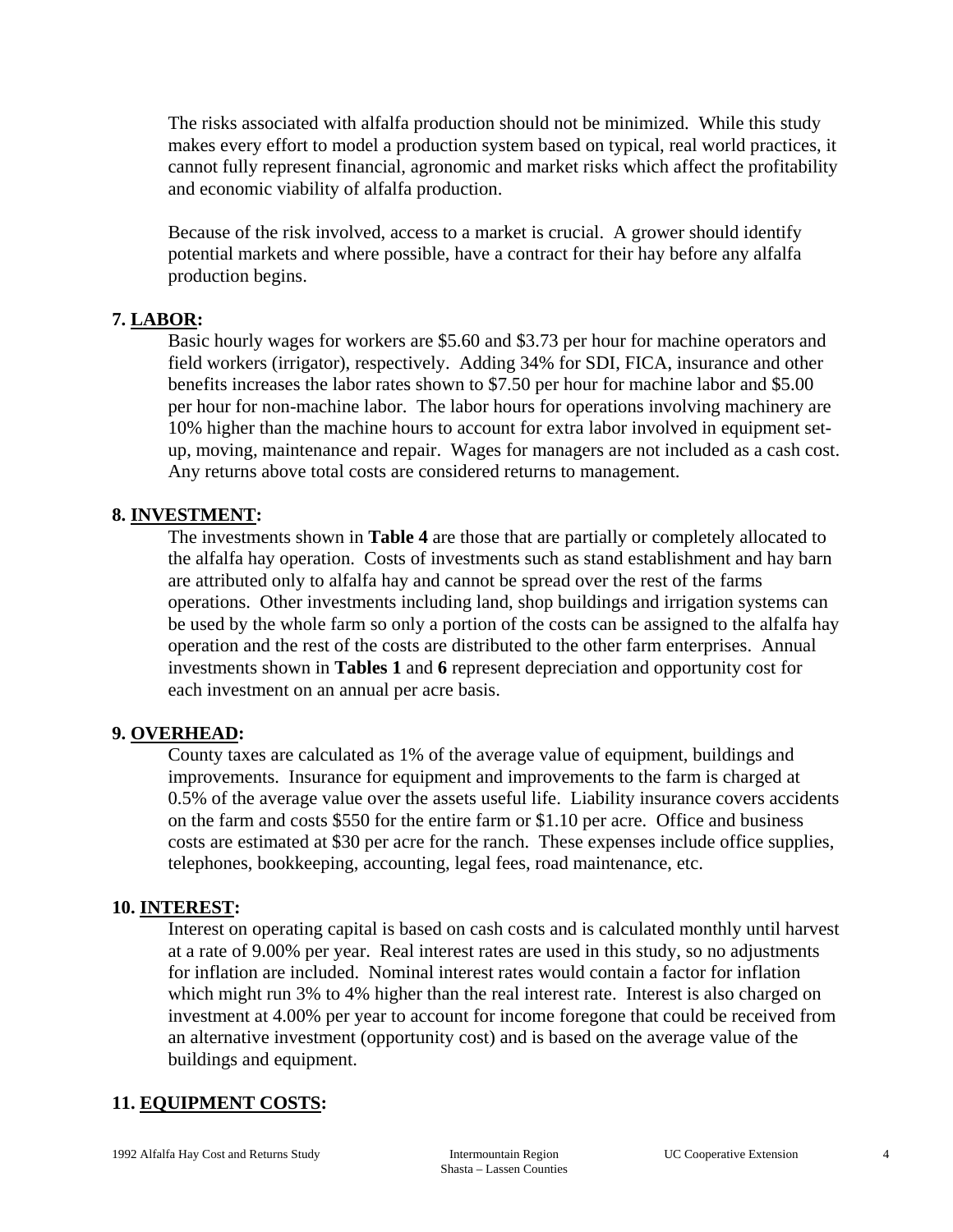Most of the equipment inventory on typical alfalfa farms in the Fall River Valley and Big Valley of Shasta and Lassen Counties is purchased used and has a reduced value. This study shows current purchase price for new equipment with an adjustment to 40% of new value to indicate a mix of new and used equipment.

 In allocating the equipment costs per acre, the following calculations were made and shown in **Tables 4** and **9**: (a) **Original Cost** of equipment is the cost of the new equipment plus sales tax. (b) **Depreciation** is straight line with a 10% salvage value. (c) **Interest** on investment is calculated as the average value per acre of the equipment during its useful life, multiplied by an interest rate of 4.00%. Average value equals new cost plus salvage value divided by 2 on a per acre basis. (d) The total investment costs of the depreciation and the interest reflect a mix of new and used equipment. These values are also used in **Tables 1** and **6**. Hourly equipment costs are shown in **Tables 5** and **10**. The equipment listed in **Tables 4**, **5**, **9** and **10** indicate only that equipment which is used in the alfalfa enterprise and does not necessarily include all of the equipment that would be found on a typical farm growing alfalfa. All of this equipment is used on the entire 500 acre ranch.

## **12. FUEL & REPAIR:**

 The fuel and repair cost per acre for each operation in **Tables 1** and **6**, is determined by multiplying the total hourly operating cost for each piece of equipment in **Table 5** and **9**, by the number of hours per acre for that operation. Prices for on-farm delivery of diesel and gasoline are \$0.71 and \$0.98 per gallon respectively.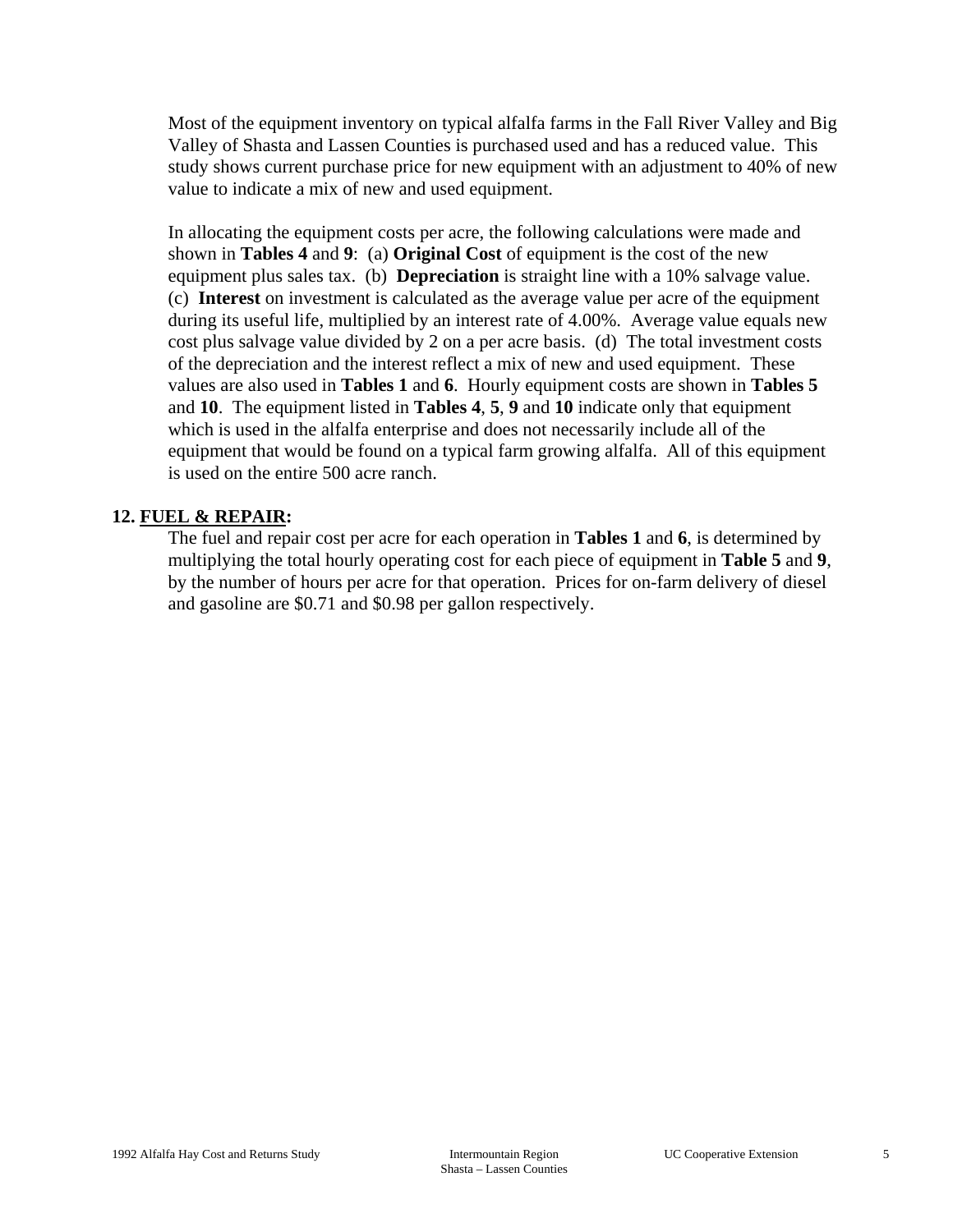| ۰.<br>۰.<br>-<br>×<br>.<br>× |  |
|------------------------------|--|
|------------------------------|--|

# U.C. COOPERATIVE EXTENSION<br>Table 1. COSTS PER ACRE TO ESTABLISH ALFALFA HAY<br>SHASTA & LASSEN COUNTIES - 1992

|                                    | Labor Rate: \$7.50/hr. machine labor |                  |                                                                              | Interest Rate: 9.00%                 |                     |                     |      |
|------------------------------------|--------------------------------------|------------------|------------------------------------------------------------------------------|--------------------------------------|---------------------|---------------------|------|
|                                    | \$5.00/hr. non-machine labor         |                  |                                                                              | Yield per Acre: 1.50 ton             |                     |                     |      |
| Operation                          |                                      |                  | --------------------        Cash and Labor Costs per Acre ------------------ |                                      |                     |                     |      |
|                                    | Time                                 | Labor            | Fuel &                                                                       | Material                             | Custom/             | Total               | Your |
| Operation                          | (Hrs/A)                              | Cost             | Repairs                                                                      | Cost                                 | Rent                | Cost                | Cost |
| <u>udududud</u><br>Cultural:       |                                      |                  |                                                                              |                                      |                     |                     |      |
| Disc Stubble 2X                    | 0.29                                 | 2.57             | 0.00                                                                         | 0.00                                 | 15.00               | 17.57               |      |
| Land Plane Field                   | 0.25                                 | 2.25             | 1.58                                                                         | 0.00                                 | 0.00                | 3.83                |      |
| Fertilize - Custom                 | 0.00                                 | 0.00             | 0.00                                                                         | 53.00                                | 13.50               | 66.50               |      |
| Apply Herbicide & Incorporate      | 0.00                                 | 0.00             | 0.00                                                                         | 11.13                                | 16.00               | 27.13               |      |
| Ring Roll Field                    | 0.19                                 | 1.72             | 1.03                                                                         | 0.00                                 | 0.00                | 2.75                |      |
| Plant                              | 0.23                                 | 2.05             | 1.62                                                                         | 56.00                                | 0.00                | 59.68               |      |
| Irrigate                           | 1.20                                 | 6.00             | 0.00                                                                         | 48.00                                | 0.00                | 54.00               |      |
| Apply Post Emergent Herbicide      | 0.10                                 | 0.89             | 0.64                                                                         | 7.76                                 | 0.00                | 9.29                |      |
| Pickup Truck Use                   | 0.53                                 | 4.77             | 2.19<br>-------                                                              | 0.00                                 | 0.00                | 6.96<br>------      |      |
| TOTAL CULTURAL COSTS               | ----------<br>2.78                   | -------<br>20.26 | 7.06                                                                         | --------<br>175.89                   | ---------<br>44.50  | 247.70              |      |
| Harvest:                           |                                      |                  |                                                                              |                                      |                     |                     |      |
| Harvest - Custom                   | 0.00<br>----------                   | 0.00<br>-------  | 0.00<br>--------                                                             | 0.00<br>---------                    | 51.75<br>---------- | 51.75<br>---------  |      |
| TOTAL HARVEST COSTS                | 0.00                                 | 0.00             | 0.00                                                                         | 0.00                                 | 51.75               | 51.75               |      |
| Interest on operating capital @    | $9.00$ <sup>8</sup>                  |                  |                                                                              |                                      |                     | 5.43                |      |
| TOTAL OPERATING COSTS/ACRE         |                                      | 20.26            | 7.06                                                                         | 175.89                               | 96.25               | 304.89              |      |
| TOTAL OPERATING COSTS/TON          |                                      |                  |                                                                              |                                      |                     | 203.26              |      |
| CASH OVERHEAD:                     |                                      |                  |                                                                              |                                      |                     |                     |      |
| Office Expense                     |                                      |                  |                                                                              |                                      |                     | 5.00                |      |
| Liability Insurance                |                                      |                  |                                                                              |                                      |                     | 1.10                |      |
| Property Taxes                     |                                      |                  |                                                                              |                                      |                     | 19.00               |      |
| Equipment Insurance                |                                      |                  |                                                                              |                                      |                     | 9.50                |      |
| Investment Repairs                 |                                      |                  |                                                                              |                                      |                     | 4.55                |      |
| TOTAL CASH OVERHEAD COSTS          |                                      |                  |                                                                              |                                      |                     | ----------<br>39.15 |      |
| TOTAL CASH COSTS/ACRE              |                                      |                  |                                                                              |                                      |                     | 344.03              |      |
| TOTAL CASH COSTS/TON               |                                      |                  |                                                                              |                                      |                     | 229.36              |      |
| NON-CASH OVERHEAD:                 |                                      |                  |                                                                              |                                      |                     |                     |      |
|                                    | Per producing                        |                  |                                                                              | ----------- Annual Cost ------------ |                     |                     |      |
| Investment                         | Acre                                 |                  | Depreciation                                                                 | Interest @ 4.00%                     |                     |                     |      |
| ----------                         | --------                             |                  | ------------                                                                 | ------------------                   |                     |                     |      |
| Land                               | 1500.00                              |                  |                                                                              |                                      | 60.00               | 60.00               |      |
| Irrigation System                  |                                      | 257.00           | 7.71                                                                         |                                      | 5.65                | 13.36               |      |
| Shop Tools                         |                                      | 20.00            | 1.20                                                                         |                                      | 0.44                | 1.64                |      |
| Hay Barns 1000 Ton                 |                                      | 240.00           | 10.80                                                                        |                                      | 5.28                | 16.08               |      |
| Shop Building                      |                                      | 40.00            | 2.00                                                                         |                                      | 0.80                | 2.80                |      |
| Fuel Tanks & Pumps                 |                                      | 16.10            | 0.81                                                                         |                                      | 0.32                | 1.13                |      |
| Wheel Line Sprinklers<br>Equipment | 112.50                               | 46.19            | 3.38<br>3.83                                                                 |                                      | 2.47<br>1.02        | 5.85<br>4.85        |      |
|                                    |                                      |                  | ----------                                                                   |                                      | ----------          | ----------          |      |
| TOTAL NON-CASH OVERHEAD COSTS      | 2231.79                              |                  | 29.72                                                                        |                                      | 75.99               | 105.71              |      |
| TOTAL COSTS/ACRE                   |                                      |                  |                                                                              |                                      |                     | 449.74              |      |
| TOTAL COSTS/TON                    |                                      |                  |                                                                              |                                      |                     | 299.83              |      |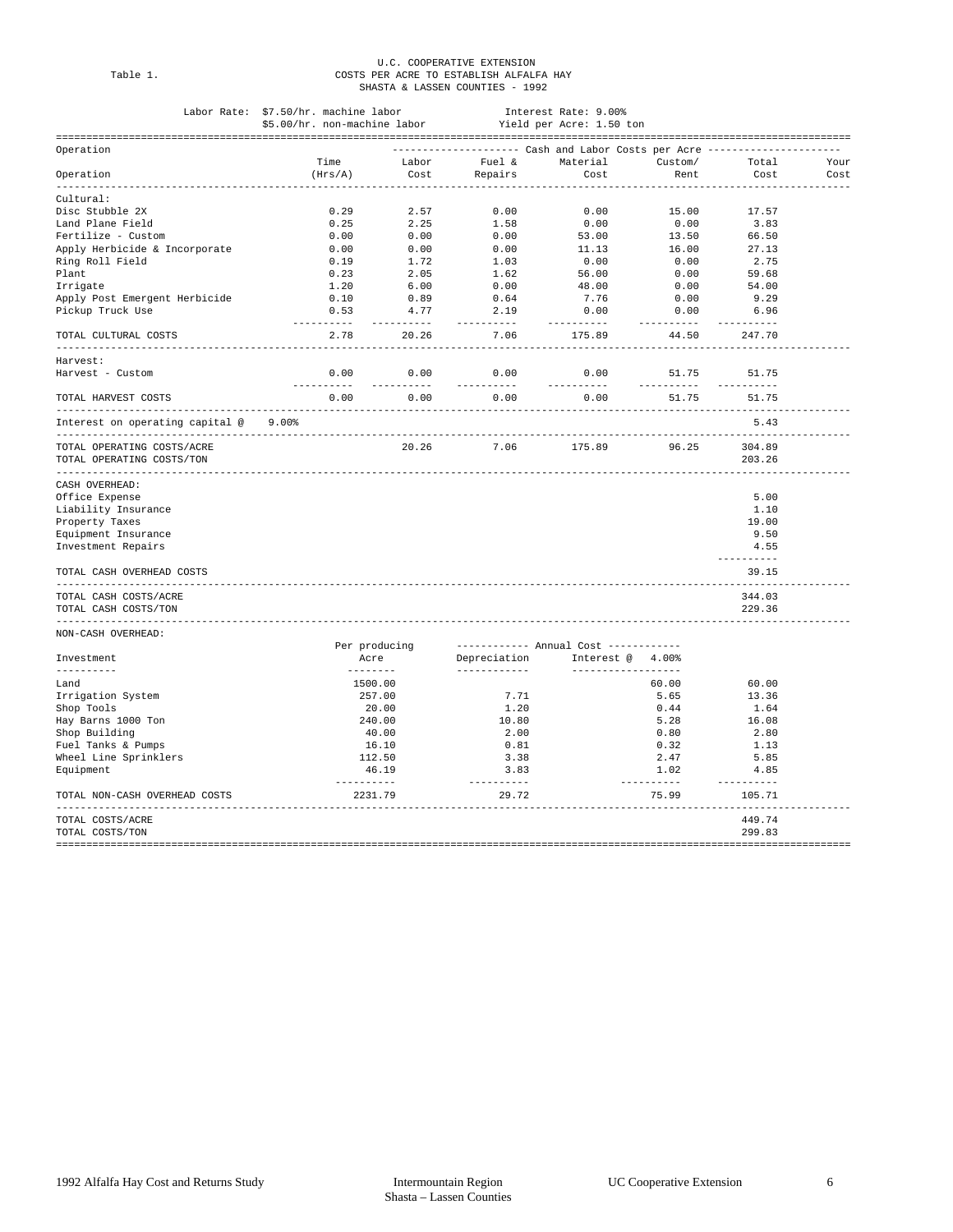### U.C. COOPERATIVE EXTENSION Table 2. COSTS AND RETURNS PER ACRE TO PRODUCE ALFALFA HAY SHASTA & LASSEN COUNTIES - 1992

*Use of trade names does not constitute an endorsement or recommendation by the University of California nor is any criticism implied by omission of other similar products .* 

|                                                    |                                             |           |                       | Price or Value or Your |  |
|----------------------------------------------------|---------------------------------------------|-----------|-----------------------|------------------------|--|
|                                                    | Quantity/Acre Unit Cost/Unit Cost/Acre Cost |           |                       |                        |  |
| GROSS RETURNS                                      |                                             |           |                       |                        |  |
| Hay                                                |                                             |           | 1.50 ton 85.00 127.50 |                        |  |
|                                                    |                                             |           |                       | ----------             |  |
| TOTAL GROSS RETURNS FOR ALFALFA HAY                |                                             |           |                       | 127.50                 |  |
| OPERATING COSTS                                    |                                             |           |                       |                        |  |
| Custom:                                            |                                             |           |                       |                        |  |
| Disc - Custom                                      |                                             | 4.00 acre | 7.50                  | 31.00                  |  |
| Ground Application                                 |                                             | 3.00 acre | 4.50                  | 13.50                  |  |
| Harvest Hay<br>Fertilizer:                         |                                             | 1.50 ton  | 34.50                 | 51.75                  |  |
| Sulfur                                             | 300.00 lb                                   |           |                       | $0.07$ 21.00           |  |
|                                                    | 200.00                                      | lb.       | 0.11                  | 22.00                  |  |
| Triple Phosphate<br>Gypsum                         | 500.00 lb.                                  |           |                       | $0.02$ 10.00           |  |
| Herbicide:                                         |                                             |           |                       |                        |  |
| Eptam                                              |                                             |           | 3.71                  | 11.13                  |  |
| Buctril                                            |                                             | 3.00 pint | 1.00 pint 7.76        | 7.76                   |  |
| Seed:                                              |                                             |           |                       |                        |  |
| Seed - Alfalfa                                     | 20.00                                       | lb        | 2.80                  | 56.00                  |  |
| Water:                                             |                                             |           |                       |                        |  |
| Water                                              | 24.00 acin                                  |           |                       | 2.00 48.00             |  |
| Labor (machine)                                    | 1.90                                        | hrs       | 7.50                  | 14.26                  |  |
| Labor (non-machine)                                |                                             | 1.20 hrs  | 5.00                  | 6.00                   |  |
| Fuel - Gas                                         |                                             | 1.06 gal  | 0.98                  | 1.04                   |  |
| Fuel - Diesel                                      | 2.90                                        | gal       | 0.71                  | 2.06                   |  |
| Lube                                               |                                             |           |                       | 0.47                   |  |
| Machinery repair                                   |                                             |           |                       | 3.49                   |  |
|                                                    |                                             |           |                       |                        |  |
|                                                    |                                             |           |                       | 5.43                   |  |
|                                                    | Interest on operating capital @ 9.00%       |           |                       | ----------             |  |
| TOTAL OPERATING COSTS/ACRE                         |                                             |           |                       | 304.89                 |  |
| TOTAL OPERATING COSTS/TON                          |                                             |           |                       | 203.26                 |  |
| NET RETURNS ABOVE OPERATING COSTS                  |                                             |           |                       | $-177.39$              |  |
|                                                    |                                             |           |                       |                        |  |
| CASH OVERHEAD COSTS:                               |                                             |           |                       |                        |  |
| Office Expense                                     |                                             |           |                       | 5.00                   |  |
| Liability Insurance                                |                                             |           |                       | 1.10                   |  |
| Property Taxes                                     |                                             |           |                       | 19.00                  |  |
| Equipment Insurance                                |                                             |           |                       | 9.50                   |  |
| Investment Repairs                                 |                                             |           |                       | 4.55<br>----------     |  |
| TOTAL CASH OVERHEAD COSTS/ACRE                     |                                             |           |                       | 39.15                  |  |
| TOTAL CASH COSTS/ACRE                              |                                             |           |                       | 344.03                 |  |
| TOTAL CASH COSTS/TON                               |                                             |           |                       | 229.36                 |  |
|                                                    |                                             |           |                       |                        |  |
| NON-CASH OVERHEAD COSTS (DEPRECIATION & INTEREST): |                                             |           |                       | 60.00                  |  |
| Land                                               |                                             |           |                       |                        |  |
| Irrigation System                                  |                                             |           |                       | 13.36                  |  |
| Shop Tools                                         |                                             |           |                       | 1.64<br>16.08          |  |
| Hay Barns 2 @ 1000 Tons Each                       |                                             |           |                       |                        |  |
| Shop Building                                      |                                             |           |                       | 2.80<br>1.13           |  |
| Fuel Tanks & Pumps<br>Wheel Line Sprinklers        |                                             |           |                       | 5.85                   |  |
| Equipment                                          |                                             |           |                       | 4.85                   |  |
| TOTAL NON-CASH OVERHEAD COSTS/ACRE                 |                                             |           |                       | ----------<br>105.71   |  |
|                                                    |                                             |           |                       |                        |  |
| TOTAL COSTS/ACRE<br>TOTAL COSTS/TON                |                                             |           |                       | 449.74<br>299.83       |  |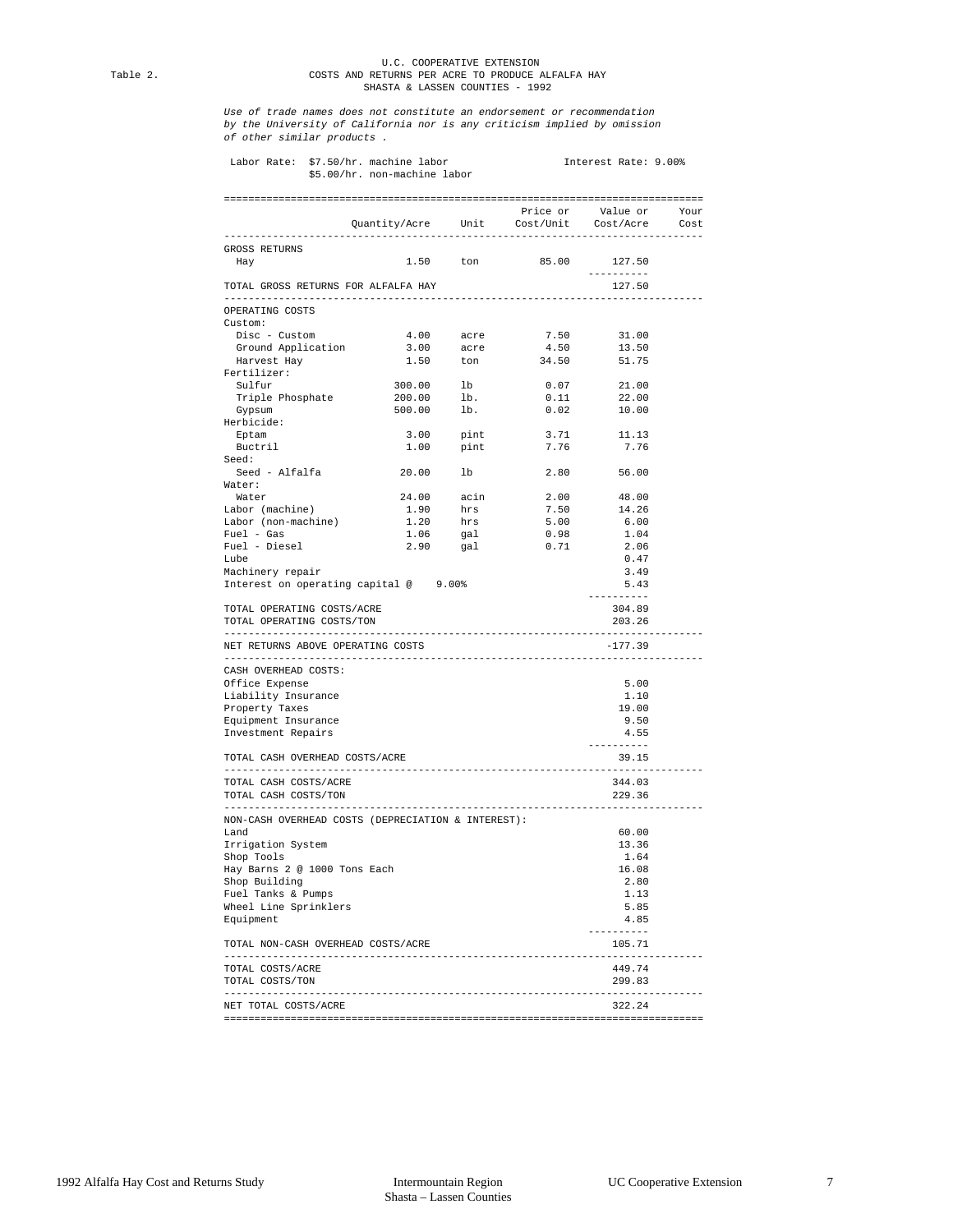### U.C. COOPERATIVE EXTENSION<br>
WONTHIV CASH COSTS REP ACE TO ESTABLISE MONTHLY CASH COSTS PER ACRE TO ESTABLISH ALFALFA HAY SHASTA & LASSEN COUNTIES - 1992

| -------------------------------------- |                                                                                                                                           |               |                                                                   |            |            |      |                                                       |     |     |     |            |                  |
|----------------------------------------|-------------------------------------------------------------------------------------------------------------------------------------------|---------------|-------------------------------------------------------------------|------------|------------|------|-------------------------------------------------------|-----|-----|-----|------------|------------------|
| JUL                                    | AUG                                                                                                                                       | SEP           | OCT                                                               | <b>NOV</b> | <b>DEC</b> | JAN  | FEB                                                   | MAR | APR | MAY | <b>JUN</b> | TOTAL            |
|                                        |                                                                                                                                           | 92            | 92                                                                | 92         | 92         | 93   | 93                                                    | 93  | 93  | 93  | 93         |                  |
|                                        |                                                                                                                                           |               |                                                                   |            |            |      |                                                       |     |     |     |            |                  |
|                                        |                                                                                                                                           |               |                                                                   |            |            |      |                                                       |     |     |     |            | 17.57            |
|                                        |                                                                                                                                           |               |                                                                   |            |            |      |                                                       |     |     |     |            | 3.83             |
|                                        |                                                                                                                                           |               |                                                                   |            |            |      |                                                       |     |     |     |            | 66.50            |
|                                        |                                                                                                                                           |               |                                                                   |            |            |      |                                                       |     |     |     |            | 27.13            |
| 2.75                                   |                                                                                                                                           |               |                                                                   |            |            |      |                                                       |     |     |     |            | 2.75             |
| 59.68                                  |                                                                                                                                           |               |                                                                   |            |            |      |                                                       |     |     |     |            | 59.68            |
| 18.00                                  | 18.00                                                                                                                                     | 18.00         |                                                                   |            |            |      |                                                       |     |     |     |            | 54.00            |
|                                        | 9.29                                                                                                                                      |               |                                                                   |            |            |      |                                                       |     |     |     |            | 9.29             |
| 2.32                                   | 2.32                                                                                                                                      | 2.32          |                                                                   |            |            |      |                                                       |     |     |     |            | 6.96<br>-------- |
| 197.77                                 | 29.61                                                                                                                                     | 20.32         |                                                                   |            |            |      |                                                       |     |     |     |            | 247.70           |
|                                        |                                                                                                                                           |               |                                                                   |            |            |      |                                                       |     |     |     |            |                  |
|                                        |                                                                                                                                           | 51.75         |                                                                   |            |            |      |                                                       |     |     |     |            | 51.75            |
|                                        |                                                                                                                                           | 51.75         |                                                                   |            |            |      |                                                       |     |     |     |            | 51.75            |
| 1.48                                   | 1.71                                                                                                                                      | 2.25          |                                                                   |            |            |      |                                                       |     |     |     |            | 5.43             |
|                                        | 31.31                                                                                                                                     | 74.32         |                                                                   |            |            |      |                                                       |     |     |     |            | 304.89           |
| 132.84                                 | 20.88                                                                                                                                     | 49.54         |                                                                   |            |            |      |                                                       |     |     |     |            | 203.26           |
|                                        |                                                                                                                                           |               |                                                                   |            |            |      |                                                       |     |     |     |            |                  |
| 1.67                                   | 1.67                                                                                                                                      | 1.67          |                                                                   |            |            |      |                                                       |     |     |     |            | 5.00             |
| 0.37                                   | 0.37                                                                                                                                      | 0.37          |                                                                   |            |            |      |                                                       |     |     |     |            | 1.10             |
| 9.50                                   |                                                                                                                                           |               |                                                                   |            |            | 9.50 |                                                       |     |     |     |            | 19.00            |
| 4.75                                   |                                                                                                                                           |               |                                                                   |            |            | 4.75 |                                                       |     |     |     |            | 9.50             |
| 1.52                                   | 1.52                                                                                                                                      | 1.52          |                                                                   |            |            |      |                                                       |     |     |     |            | 4.55             |
| 17.80                                  | 3.55                                                                                                                                      | 3.55          |                                                                   |            |            |      |                                                       |     |     |     |            | 39.15            |
| 217.05                                 | 34.86                                                                                                                                     | 77.87         |                                                                   |            |            |      |                                                       |     |     |     |            | 344.03           |
| 144.70                                 | 23.24                                                                                                                                     | 51.91         |                                                                   |            |            | 9.50 |                                                       |     |     |     |            | 229.36           |
|                                        | 17.57<br>3.83<br>66.50<br>Apply Herbicide & Incorp. 27.13<br>Apply Post Emergent Herb.<br>--------<br>Interest on oper. capital<br>199.26 | 92<br>------- | 92<br>_________________________________<br><u>------- -------</u> |            |            |      | ___________________________________<br>14.25<br>14.25 |     |     |     |            | ---- -------     |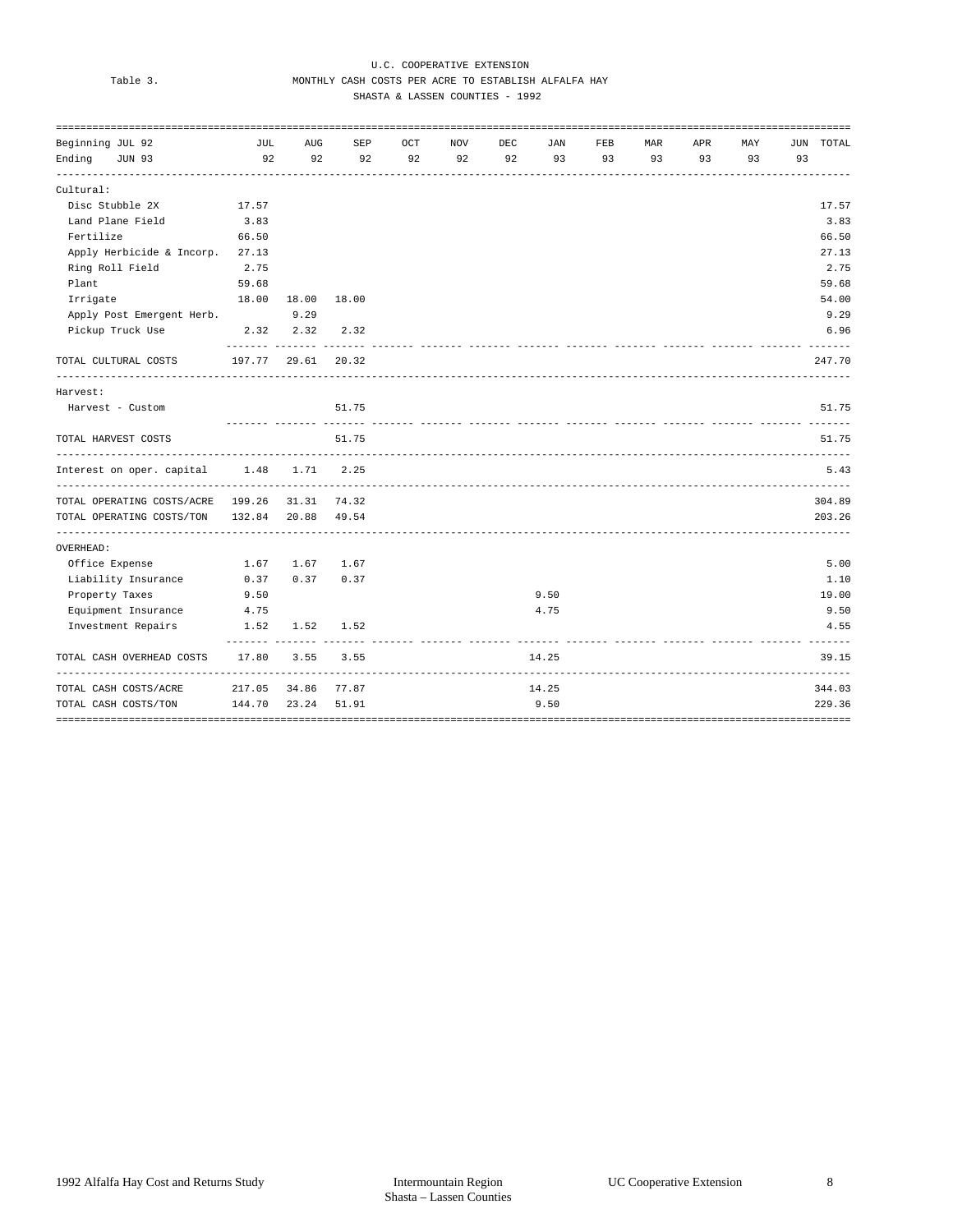### U.C. COOPERATIVE EXTENSION<br>Tables 4. ANNUAL AND HOURLY EQUIPMENT COSTS FOR ALFALFA HAY ES ANNUAL AND HOURLY EQUIPMENT COSTS FOR ALFALFA HAY ESTABLISHMENT AND PRODUCTION SHASTA & LASSEN COUNTIES - 1992

ANNUAL EQUIPMENT COSTS

|                                                                     |  | - Non-Cash Over. - - Cash Overhead -        |  |  |
|---------------------------------------------------------------------|--|---------------------------------------------|--|--|
|                                                                     |  | Yrs Depre- Insur-                           |  |  |
| Yr Description Price Life ciation Interest ance Taxes Total         |  |                                             |  |  |
| ESTABLISHMENT YEAR ONLY:                                            |  |                                             |  |  |
|                                                                     |  |                                             |  |  |
| 92 Seeder - Alfalfa (1971) 7100 7 912.86 156.20 19.52 39.05 1127.63 |  |                                             |  |  |
| 92 Cultipacker - 12' 3250 15 195.00 71.50 8.94 17.88 293.32         |  |                                             |  |  |
| Subtotal:                                                           |  | 26350 2076.86 579.70 72.46 144.93 2864.95   |  |  |
| ESTABLISHMENT AND PRODUCTION YEARS:                                 |  |                                             |  |  |
| 92 70 hp 2wd Tractor 38000 17 2011.76 836.00 104.50 209.00 3161.26  |  |                                             |  |  |
| 92 Spray Boom - 25' 3500 10 315.00 77.00 9.63 19.25 420.88          |  |                                             |  |  |
| 92 Pickup - 3/4 Ton 16000 7 2057.14 352.00 44.00 88.00 2541.14      |  |                                             |  |  |
| 92 Saddle Tank - 300 Gal (1500 10 135.00 33.00 4.13 8.25 180.38     |  |                                             |  |  |
| Subtotal:                                                           |  | 59000 4518.90 1298 162.26 324.50 6303.66    |  |  |
|                                                                     |  |                                             |  |  |
| TOTAL                                                               |  | 85350 6586.76 1877.70 234.72 469.43 9168.61 |  |  |

\* Used to reflect a mix of new and used equipment.

### HOURLY EQUIPMENT COSTS

==================================================================================================================

|                          | Actual |        | $-Non-Cash Over. - cash Over. - Cash Overhead - --- Over.$ |        |       |         |        |       |           |
|--------------------------|--------|--------|------------------------------------------------------------|--------|-------|---------|--------|-------|-----------|
|                          | Hours  | Depre- |                                                            | Insur- |       |         | Fuel & | Total |           |
| Yr Description           | Used   |        | ciation Interest                                           | ance   | Taxes | Repairs | Lube   | Oper. | Costs/Hr. |
| 92 Triplane - $16'$      | 166.0  | 2.31   | 0.85                                                       | 0.11   | 0.21  | 1.55    | 0.00   | 1.55  |           |
| 92 Seeder - Alfalfa      | 169.8  | 2.15   | 0.37                                                       | 0.05   | 0.09  | 2.37    | 0.00   | 2.37  |           |
| 92 Cultipacker - 12'     | 165.1  | 0.47   | 0.17                                                       | 0.02   | 0.04  | 0.62    | 0.00   | 0.62  |           |
| 92 70 hp 2wd Tractor     | 761.0  | 1.06   | 0.44                                                       | 0.05   | 0.11  | 1.51    | 2.81   | 4.32  |           |
| 92 Pickup - $3/4$ Ton    | 267.0  | 3.08   | 0.53                                                       | 0.07   | 0.13  | 1.89    | 2.25   | 4.14  |           |
| 92 Saddle Tank - 300 Gal | 119.9  | 0.45   | 0.11                                                       | 0.01   | 0.03  | 0.50    | 0.00   | 0.50  |           |
| 92 Spray Boom - 25'      | 119.9  | 1.05   | 0.26                                                       | 0.03   | 0.06  | 1.17    | 0.00   | 1.17  |           |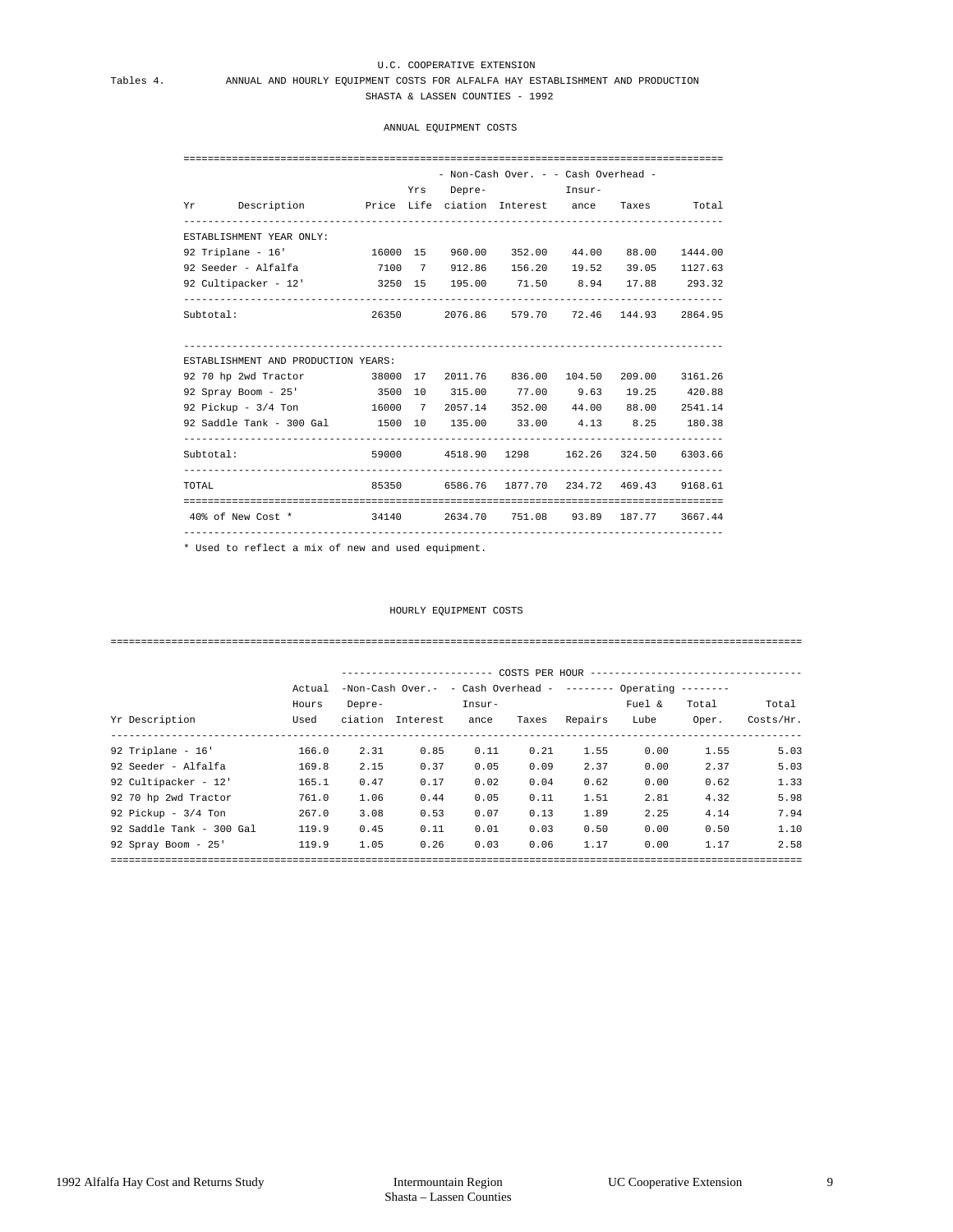## U.C. COOPERATIVE EXTENSION Table 5. COSTS PER ACRE TO PRODUCE ALFALFA HA SHASTA & LASSEN COUNTIES - 1992

| Labor Rate: \$7.50/hr. machine labor | Interest Rate: 9.00%  |
|--------------------------------------|-----------------------|
| \$5.00/hr. non-machine labor         | Yield per Acre: 6 ton |

|                                                         | Operation             |                     |                                                                                                         |                                      |                      |                       |      |
|---------------------------------------------------------|-----------------------|---------------------|---------------------------------------------------------------------------------------------------------|--------------------------------------|----------------------|-----------------------|------|
|                                                         | Time                  | Labor               | Fuel &                                                                                                  | Material                             | Custom/              | Total                 | Your |
| Operation                                               | (Hrs/A)               | Cost                | Repairs                                                                                                 | Cost                                 | Rent                 | Cost                  | Cost |
| --------<br>Cultural:                                   |                       |                     |                                                                                                         |                                      |                      |                       |      |
| Gopher Control                                          | 0.06                  | 0.56                | 0.30                                                                                                    | 1.38                                 | 0.13                 | 2.36                  |      |
| 1st Irrigation                                          | 0.40                  | 2.00                | 0.00                                                                                                    | 6.00                                 | 0.00                 | 8.00                  |      |
| 2nd Irrigation                                          | 0.40                  | 2.00                | 0.00                                                                                                    | 6.00                                 | 0.00                 | 8.00                  |      |
|                                                         |                       |                     |                                                                                                         |                                      |                      |                       |      |
| 3rd Irrigation                                          | 0.40                  | 2.00                | 0.00                                                                                                    | 6.00                                 | 0.00                 | 8.00                  |      |
| 4th Irrigation                                          | 0.40                  | 2.00                | 0.00                                                                                                    | 6.00                                 | 0.00                 | 8.00                  |      |
| 5th Irrigation                                          | 0.40                  | 2.00                | 0.00                                                                                                    | 6.00                                 | 0.00                 | 8.00                  |      |
| 6th Irrigation                                          | 0.40                  | 2.00                | 0.00                                                                                                    | 6.00                                 | 0.00                 | 8.00                  |      |
| 7th Irrigation                                          | 0.40                  | 2.00                | 0.00                                                                                                    | 6.00                                 | 0.00                 | 8.00                  |      |
| 8th Irrigation                                          | 0.40                  | 2.00                | 0.00                                                                                                    | 6.00                                 | 0.00                 | 8.00                  |      |
| Pickup Truck Use                                        | 0.53<br>----------    | 4.82<br>.           | 2.21<br>--------                                                                                        | 0.00<br>-------                      | 0.00<br>---------    | 7.03<br>$- - - - - -$ |      |
| TOTAL CULTURAL COSTS                                    | 3.80                  | 21.38               | 2.51                                                                                                    | 49.38                                | 0.13                 | 73.39                 |      |
| Harvest:                                                |                       |                     |                                                                                                         |                                      |                      |                       |      |
| 1st Harvest                                             | 0.00                  | 0.00                | 0.00                                                                                                    | 0.00                                 | 86.25                | 86.25                 |      |
| 2nd Harvest                                             | 0.00                  | 0.00                | 0.00                                                                                                    | 0.00                                 | 69.00                | 69.00                 |      |
| 3rd Harvest                                             | 0.00                  | 0.00                | 0.00                                                                                                    | 0.00                                 | 51.75                | 51.75                 |      |
|                                                         | ----------            | $- - - - -$         | -------                                                                                                 | ----------                           | .                    | ----------            |      |
| TOTAL HARVEST COSTS                                     | 0.00                  | 0.00                | 0.00                                                                                                    | 0.00                                 | 207.00               | 207.00                |      |
| Postharvest:                                            |                       |                     |                                                                                                         |                                      |                      |                       |      |
| Fall Fertilization                                      | 0.00                  | 0.00                | 0.00                                                                                                    | 10.87                                | 2.25                 | 13.13                 |      |
| Winter Weed Control                                     | 0.10                  | 0.89                | 0.64                                                                                                    | 14.26<br>----------                  | 0.00                 | 15.79                 |      |
| TOTAL POSTHARVEST COSTS                                 | ---------<br>0.10     | $- - - - -$<br>0.89 | --------<br>0.64                                                                                        | 25.14                                | ---------<br>2.25    | ---------<br>28.91    |      |
| $9.00$ <sup>\$</sup><br>Interest on operating capital @ |                       |                     |                                                                                                         |                                      |                      | 6.11                  |      |
| TOTAL OPERATING COSTS/ACRE<br>TOTAL OPERATING COSTS/TON |                       | 22.27               | 3.15                                                                                                    | 74.51                                | 209.38               | 315.41<br>52.57       |      |
|                                                         |                       |                     |                                                                                                         |                                      |                      |                       |      |
| CASH OVERHEAD:                                          |                       |                     |                                                                                                         |                                      |                      |                       |      |
| Office Expense                                          |                       |                     |                                                                                                         |                                      |                      | 5.00                  |      |
| Liability Insurance                                     |                       |                     |                                                                                                         |                                      |                      | 1.10                  |      |
| Property Taxes                                          |                       |                     |                                                                                                         |                                      |                      | 25.18                 |      |
| Equipment Insurance                                     |                       |                     |                                                                                                         |                                      |                      | 12.59                 |      |
| Investment Repairs                                      |                       |                     |                                                                                                         |                                      |                      | 5.05                  |      |
|                                                         |                       |                     |                                                                                                         |                                      |                      | ----------            |      |
| TOTAL CASH OVERHEAD COSTS                               |                       |                     |                                                                                                         |                                      |                      | 48.92                 |      |
| TOTAL CASH COSTS/ACRE                                   |                       |                     |                                                                                                         |                                      |                      | 364.32                |      |
| TOTAL CASH COSTS/TON                                    |                       |                     |                                                                                                         |                                      |                      | 60.72                 |      |
| NON-CASH OVERHEAD:                                      |                       |                     |                                                                                                         |                                      |                      |                       |      |
|                                                         | Per producing         |                     |                                                                                                         | ----------- Annual Cost ------------ |                      |                       |      |
| Investment                                              | Acre                  |                     | Depreciation                                                                                            | Interest $@ 4.00$ <sup>2</sup>       |                      |                       |      |
| --------<br>Land                                        | --------<br>1500.00   |                     |                                                                                                         |                                      | ---------<br>60.00   | 60.00                 |      |
| Irrigation System                                       | 253.00                |                     | 7.59                                                                                                    |                                      | 5.57                 | 13.16                 |      |
|                                                         |                       |                     | 29.27                                                                                                   |                                      | 21.46                | 50.73                 |      |
| Wheel Line Sprinklers                                   | 975.60                |                     |                                                                                                         |                                      |                      |                       |      |
| Shop Building                                           |                       | 40.00               | 2.00                                                                                                    |                                      | 0.80                 | 2.80                  |      |
| Shop Tools                                              | 20.00                 |                     | 1.20                                                                                                    |                                      | 0.44                 | 1.64                  |      |
| Hay Barns 2 @ 1000 Tons Each                            | 240.00                |                     | 10.80                                                                                                   |                                      | 5.28                 | 16.08                 |      |
| Fuel Tanks & Pumps                                      | 16.10                 |                     | 0.81                                                                                                    |                                      | 0.32                 | 1.13                  |      |
| Establishment Cost                                      | 322.24                |                     | 80.56                                                                                                   |                                      | 6.44                 | 87.00                 |      |
| Equipment                                               | 18.02                 |                     | 1.99                                                                                                    |                                      | 0.40                 | 2.38                  |      |
| TOTAL NON-CASH OVERHEAD COSTS                           | ----------<br>3384.96 |                     | $\begin{array}{cccccccccc} \dots & \dots & \dots & \dots & \dots & \dots & \dots \end{array}$<br>134.21 |                                      | ----------<br>100.71 | -----------<br>234.92 |      |
| TOTAL COSTS/ACRE                                        |                       |                     |                                                                                                         |                                      |                      | 599.25                |      |
| TOTAL COSTS/TON                                         |                       |                     |                                                                                                         |                                      |                      | 99.87                 |      |
|                                                         |                       |                     |                                                                                                         |                                      |                      |                       |      |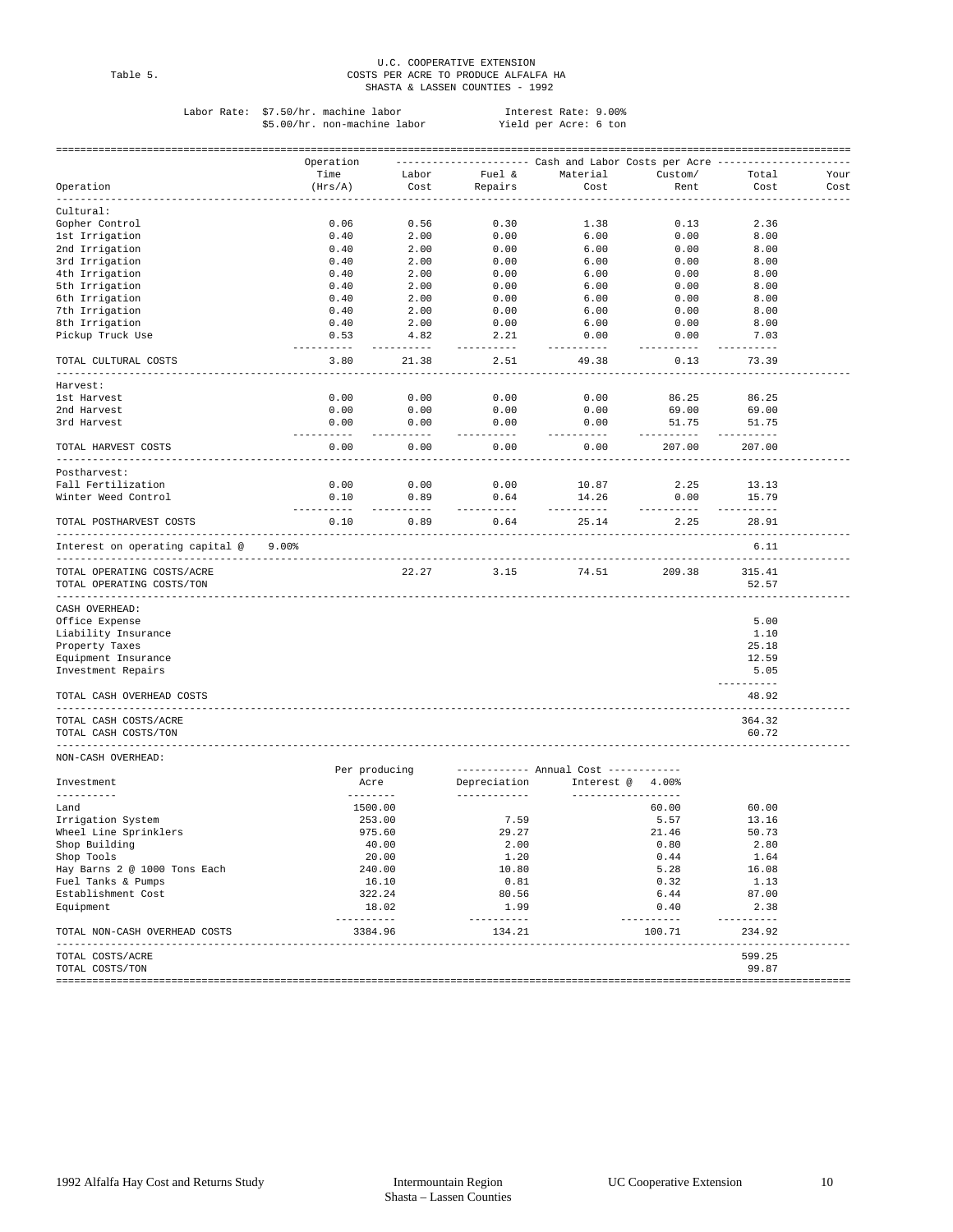### U.C. COOPERATIVE EXTENSION Table 6. DETAILS OF COSTS PER ACRE TO PRODUCE ALFALFA HAY SHASTA & LASSEN COUNTIES - 1992

*Use of trade names does not constitute an endorsement or recommendation by the University of California nor is any criticism implied by omission of other similar products .* 

Labor Rate: \$7.50/hr. machine labor **Interest Rate: 9.00%** \$5.00/hr. non-machine labor

|                                                    |                                             |                         | Price or Value or Your      |                                                                                                                                                                |
|----------------------------------------------------|---------------------------------------------|-------------------------|-----------------------------|----------------------------------------------------------------------------------------------------------------------------------------------------------------|
|                                                    | Quantity/Acre Unit Cost/Unit Cost/Acre Cost |                         |                             |                                                                                                                                                                |
| OPERATING COSTS                                    |                                             |                         |                             |                                                                                                                                                                |
| Rodenticide:                                       |                                             |                         |                             |                                                                                                                                                                |
| Gopher Bait                                        | 0.25                                        | lb                      | 5.50                        | 1.38                                                                                                                                                           |
| Rent:                                              |                                             |                         |                             |                                                                                                                                                                |
| Bait Application                                   | 0.25                                        | acre                    | 0.50                        | 0.13                                                                                                                                                           |
| Water:                                             |                                             |                         |                             |                                                                                                                                                                |
| Water                                              | 24.00                                       | acin                    |                             | 2.00 48.00                                                                                                                                                     |
| Custom:                                            |                                             |                         |                             |                                                                                                                                                                |
| Harvest                                            | 6.00                                        | ton                     | 34.50                       | 207.00                                                                                                                                                         |
| Ground Application                                 | 0.50                                        | acre                    | 4.50                        | 2.25                                                                                                                                                           |
| Fertilizer:                                        |                                             |                         |                             |                                                                                                                                                                |
| Triple Phosphate                                   | 75.00                                       | lb.                     | 0.11                        | 8.25                                                                                                                                                           |
| Sulfur                                             | 37.50                                       | lb                      | 0.07                        | 2.63                                                                                                                                                           |
| Herbicide:                                         |                                             |                         |                             |                                                                                                                                                                |
| Velpar                                             | 2.00                                        | pint                    | 7.13                        | 14.26                                                                                                                                                          |
| Labor (machine)                                    | 0.84                                        | hrs                     | 7.50                        | 6.27                                                                                                                                                           |
| Labor (non-machine)                                | 3.20                                        | hrs                     | 5.00                        | 16.00                                                                                                                                                          |
| $Fuel - Gas$                                       | 1.07                                        | gal                     | 0.98                        | 1.05                                                                                                                                                           |
| Fuel - Diesel                                      | 0.61                                        | gal                     | 0.71                        | 0.43                                                                                                                                                           |
| Lube                                               |                                             |                         |                             | 0.22                                                                                                                                                           |
| Machinery repair                                   |                                             |                         |                             | 1.44                                                                                                                                                           |
| Interest on operating capital @ 9.00%              |                                             |                         |                             | 6.11                                                                                                                                                           |
|                                                    |                                             |                         |                             | ---------                                                                                                                                                      |
| TOTAL OPERATING COSTS/ACRE                         |                                             |                         |                             | 315.41                                                                                                                                                         |
| TOTAL OPERATING COSTS/TON<br>--------------------  |                                             | ----------------------- |                             | 52.57                                                                                                                                                          |
| CASH OVERHEAD COSTS:                               |                                             |                         |                             |                                                                                                                                                                |
| Office Expense                                     |                                             |                         |                             | 5.00                                                                                                                                                           |
| Liability Insurance                                |                                             |                         |                             | 1.10                                                                                                                                                           |
|                                                    |                                             |                         |                             |                                                                                                                                                                |
| Property Taxes                                     |                                             |                         |                             |                                                                                                                                                                |
| Equipment Insurance                                |                                             |                         |                             |                                                                                                                                                                |
| Investment Repairs                                 |                                             |                         |                             |                                                                                                                                                                |
| TOTAL CASH OVERHEAD COSTS/ACRE                     |                                             |                         |                             |                                                                                                                                                                |
| -------------------------                          |                                             |                         | --------------------------- |                                                                                                                                                                |
| TOTAL CASH COSTS/ACRE                              |                                             |                         |                             |                                                                                                                                                                |
| TOTAL CASH COSTS/TON                               |                                             |                         |                             |                                                                                                                                                                |
| NON-CASH OVERHEAD COSTS (DEPRECIATION & INTEREST): |                                             |                         |                             |                                                                                                                                                                |
| Land                                               |                                             |                         |                             |                                                                                                                                                                |
| Irrigation System                                  |                                             |                         |                             |                                                                                                                                                                |
| Wheel Line Sprinklers                              |                                             |                         |                             |                                                                                                                                                                |
| Shop Building                                      |                                             |                         |                             |                                                                                                                                                                |
| Shop Tools                                         |                                             |                         |                             |                                                                                                                                                                |
| Hay Barns 2 @ 1000 Tons Each                       |                                             |                         |                             |                                                                                                                                                                |
| Fuel Tanks & Pumps                                 |                                             |                         |                             |                                                                                                                                                                |
| Establishment Cost                                 |                                             |                         |                             |                                                                                                                                                                |
| Equipment                                          |                                             |                         |                             | 25.18<br>12.59<br>5.05<br>---------<br>48.92<br>--------------<br>364.32<br>60.72<br>60.00<br>13.16<br>50.73<br>2.80<br>1.64<br>16.08<br>1.13<br>87.00<br>2.38 |
|                                                    |                                             |                         |                             |                                                                                                                                                                |
| TOTAL NON-CASH OVERHEAD COSTS/ACRE                 |                                             |                         |                             |                                                                                                                                                                |
| TOTAL COSTS/ACRE                                   |                                             |                         |                             | ----------<br>234.92<br>-----------------<br>599.25                                                                                                            |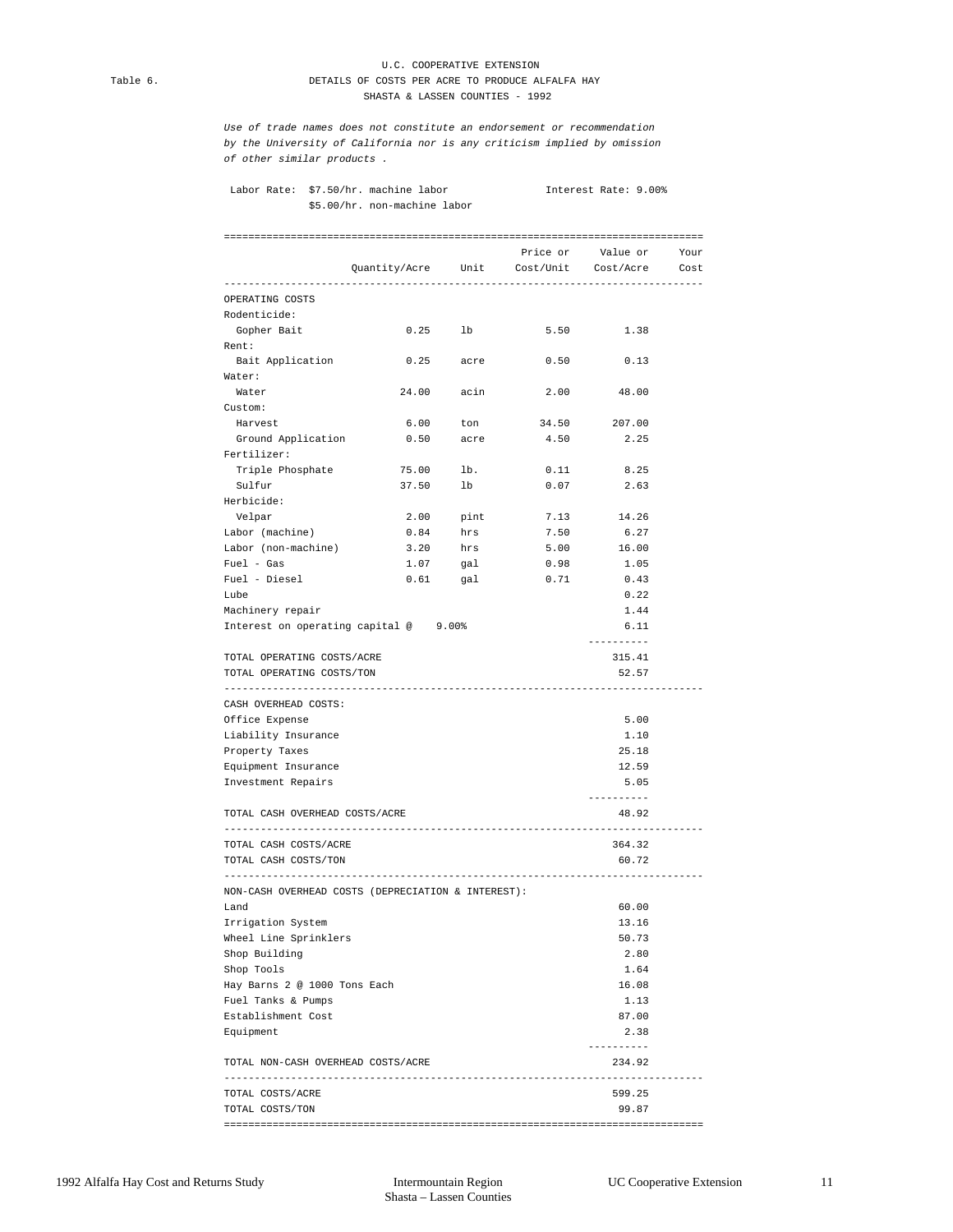### U.C. COOPERATIVE EXTENSION<br>Table 7 MONTHLY CASH COSTS BER ACEF TO BRODUCE MONTHLY CASH COSTS PER ACRE TO PRODUCE ALFALFA HAY SHASTA & LASSEN COUNTIES - 1992

| -----------------          |      |                |      |        |        |       |       |      |                              |              |       |     |          |
|----------------------------|------|----------------|------|--------|--------|-------|-------|------|------------------------------|--------------|-------|-----|----------|
| Beginning MAR 92           | MAR  | APR            | MAY  | JUN    | JUL    | AUG   | SEP   | OCT  | <b>NOV</b>                   | $_{\rm DEC}$ | JAN   | FEB | TOTAL    |
| Ending<br>FEB 93           | 92   | 92             | 92   | 92     | 92     | 92    | 92    | 92   | 92                           | 92           | 93    | 93  |          |
| Cultural:                  |      |                |      |        |        |       |       |      |                              |              |       |     |          |
| Gopher Control             | 2.36 |                |      |        |        |       |       |      |                              |              |       |     | 2.36     |
| 1st Irrigation             |      |                | 8.00 |        |        |       |       |      |                              |              |       |     | 8.00     |
| 2nd Irrigation             |      |                |      | 8.00   |        |       |       |      |                              |              |       |     | 8.00     |
| 3rd Irrigation             |      |                |      | 8.00   |        |       |       |      |                              |              |       |     | 8.00     |
| 4th Irrigation             |      |                |      |        | 8.00   |       |       |      |                              |              |       |     | 8.00     |
| 5th Irrigation             |      |                |      |        |        | 8.00  |       |      |                              |              |       |     | 8.00     |
| 6th Irrigation             |      |                |      |        |        | 8.00  |       |      |                              |              |       |     | 8.00     |
| 7th Irrigation             |      |                |      |        |        |       | 8.00  |      |                              |              |       |     | 8.00     |
| 8th Irrigation             |      |                |      |        |        |       | 8.00  |      |                              |              |       |     | 8.00     |
| Pickup Truck Use           | 0.64 | 0.64           | 0.64 | 0.64   | 0.64   | 0.64  | 0.64  | 0.64 | 0.64                         | 0.64         | 0.64  |     | 7.03     |
| TOTAL CULTURAL COSTS       | 3.00 | 0.64           | 8.64 | 16.64  | 8.64   | 16.64 | 16.64 | 0.64 | 0.64                         | 0.64         | 0.64  |     | 73.39    |
| Harvest:                   |      |                |      |        |        |       |       |      |                              |              |       |     |          |
| 1st Harvest                |      |                |      | 86.25  |        |       |       |      |                              |              |       |     | 86.25    |
| 2nd Harvest                |      |                |      |        | 69.00  |       |       |      |                              |              |       |     | 69.00    |
| 3rd Harvest                |      |                |      |        |        |       | 51.75 |      |                              |              |       |     | 51.75    |
| TOTAL HARVEST COSTS        |      |                |      | 86.25  | 69.00  |       | 51.75 |      |                              |              |       |     | 207.00   |
| Postharvest:               |      |                |      |        |        |       |       |      |                              |              |       |     |          |
| Fall Fertilization         |      |                |      |        |        |       |       |      | 13.13                        |              |       |     | 13.13    |
| Winter Weed Control        |      |                |      |        |        |       |       |      |                              |              | 15.79 |     | 15.79    |
| TOTAL POSTHARVEST COSTS    |      |                |      |        |        |       |       |      | 13.13                        |              | 15.79 |     | 28.91    |
| Interest on oper. capital  | 0.02 | 0.03           | 0.09 | 0.86   | 1.45   | 1.57  | 2.08  |      |                              |              |       |     | 6.11     |
| TOTAL OPERATING COSTS/ACRE | 3.02 | 0.67           | 8.73 | 103.75 | 79.09  | 18.21 | 70.47 | 0.64 | 13.76                        | 0.64         | 16.43 |     | 315.41   |
| TOTAL OPERATING COSTS/TON  | 0.50 | 0.11           | 1.46 | 17.29  | 13.18  | 3.03  | 11.75 | 0.11 | 2.29                         | 0.11         | 2.74  |     | 52.57    |
| OVERHEAD:                  |      |                |      |        |        |       |       |      |                              |              |       |     |          |
| Office Expense             | 0.45 | 0.45           | 0.45 | 0.45   | 0.45   | 0.45  | 0.45  | 0.45 | 0.45                         | 0.45         | 0.45  |     | 5.00     |
| Liability Insurance        | 0.10 | 0.10           | 0.10 | 0.10   | 0.10   | 0.10  | 0.10  | 0.10 | 0.10                         | 0.10         | 0.10  |     | 1.10     |
| Property Taxes             |      |                |      |        | 12.59  |       |       |      |                              |              | 12.59 |     | 25.18    |
| Equipment Insurance        |      |                |      |        | 6.29   |       |       |      |                              |              | 6.29  |     | 12.59    |
| Investment Repairs         | 0.46 | 0.46           | 0.46 | 0.46   | 0.46   | 0.46  | 0.46  | 0.46 | 0.46                         | 0.46         | 0.46  |     | 5.05     |
| TOTAL CASH OVERHEAD COSTS  | 1.01 | 1.01           | 1.01 | 1.01   | 19.90  | 1.01  | 1.01  | 1.01 | 1.01                         | 1.01         | 19.90 |     | 48.92    |
| TOTAL CASH COSTS/ACRE      | 4.03 | 1.68           | 9.74 | 104.77 | 98.98  | 19.22 | 71.49 | 1.65 | 14.78                        | 1.65         | 36.32 |     | 364.32   |
| TOTAL CASH COSTS/TON       | 0.67 | 0.28           | 1.62 | 17.46  | 16.50  | 3.20  | 11.91 | 0.28 | 2.46                         | 0.28         | 6.05  |     | 60.72    |
| ===================        |      | ============== |      |        | ====== |       |       |      | ============================ |              |       |     | ======== |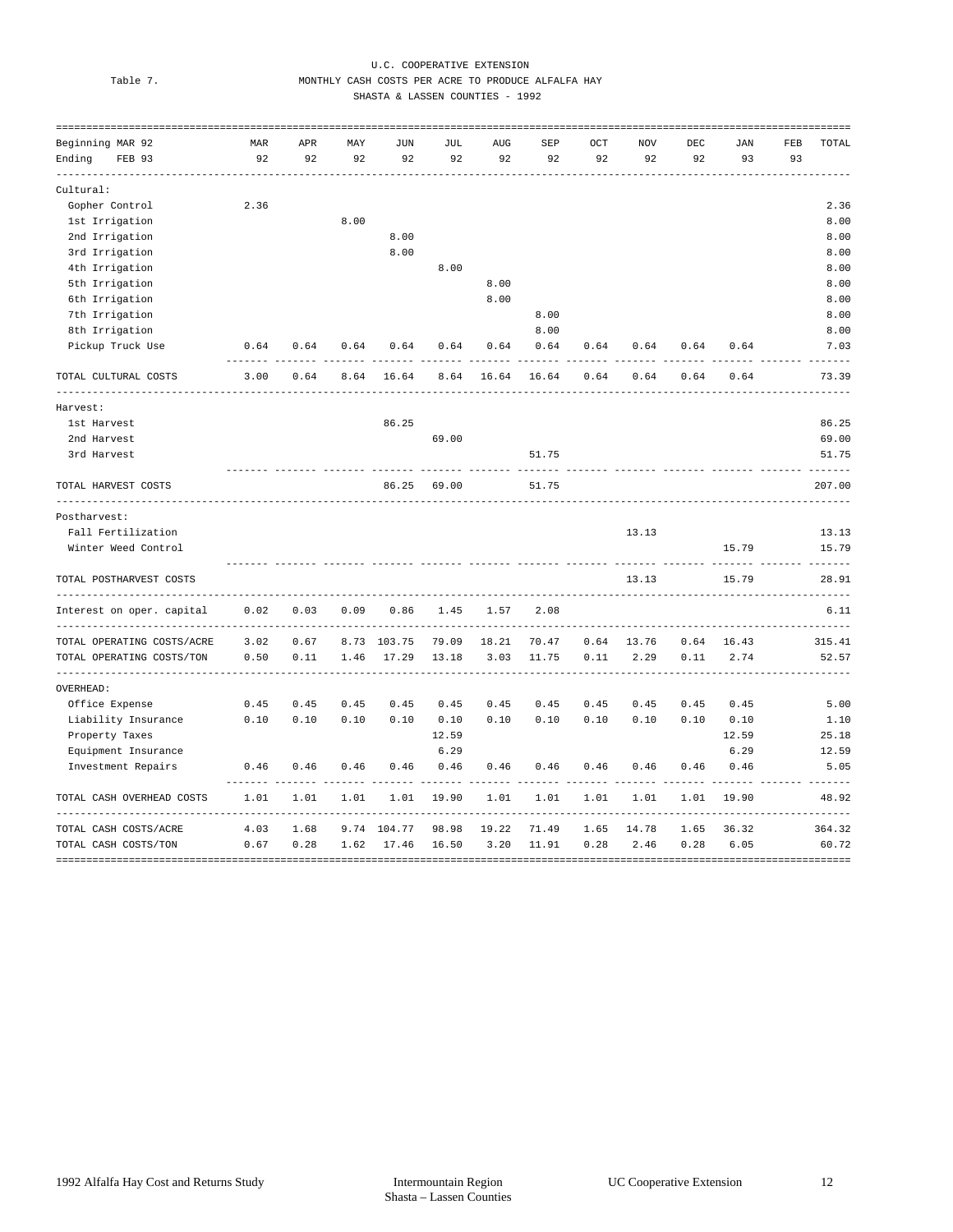### COSTS PER ACRE AT VARYING YIELDS TO PRODUCE ALFALFA HAY

-------------------------------------------------------------------------------

|                                                                | YIELD (TON/ACRE) |     |                         |     |          |                     |                |  |
|----------------------------------------------------------------|------------------|-----|-------------------------|-----|----------|---------------------|----------------|--|
|                                                                | 4.5              |     | 5.0 5.5 6.0 6.5 7.0 7.5 |     |          |                     |                |  |
| OPERATING COSTS/ACRE:                                          |                  |     |                         |     |          |                     |                |  |
| Cultural Cost                                                  |                  |     | 73 73 73 73 73          |     |          | 73 73               |                |  |
| Harvest Cost                                                   | 155              | 173 | 190                     | 207 | 2.2.4    | 242                 |                |  |
| Postharvest Cost                                               | 29               |     | 29<br>29                |     | 29<br>29 | 29                  |                |  |
| Interest on operating capital 5 5                              |                  |     |                         | 6 6 |          | $6 \quad \Box$<br>7 | $\overline{7}$ |  |
| TOTAL OPERATING COSTS/ACRE 263                                 |                  | 280 | 298                     | 315 | 333      | 351                 |                |  |
| TOTAL OPERATING COSTS/TON 58.34 56.03 54.14 52.57 51.24        |                  |     |                         |     |          | 50.09 49.11         |                |  |
| CASH OVERHEAD COSTS/ACRE 49 49 49 49 49                        |                  |     |                         |     |          | 49 49               |                |  |
| TOTAL CASH COSTS/ACRE 311                                      |                  | 329 | 347                     |     | 364 382  | 400                 |                |  |
| TOTAL CASH COSTS/TON 69.21 65.81 63.04 60.72 58.76 57.08 55.63 |                  |     |                         |     |          |                     |                |  |
| NON-CASH OVERHEAD COSTS/ACRE 235                               |                  | 235 | 235                     | 235 | 235      | 235                 |                |  |
| TOTAL COSTS/ACRE 546                                           |                  |     | 564 582                 | 599 | 617      | 634                 |                |  |
| TOTAL COSTS/TON 121.41 112.80 105.75 99.87 94.90 90.64 86.95   |                  |     |                         |     |          |                     |                |  |

 *NET RETURNS PER ACRE ABOVE OPERATING COSTS FOR ALFALFA HAY* 

| PRICE |                   |     |     | YIELD | (TON/ACRE) |     |     |     |
|-------|-------------------|-----|-----|-------|------------|-----|-----|-----|
|       | (DOLLARS PER TON) | 4.5 | 5.0 | 5.5   | 6.0        | 6.5 | 7.0 | 7.5 |
|       | 75.00             | 75  | 95  | 115   | 135        | 154 | 174 | 194 |
|       | 80.00             | 97  | 120 | 142   | 165        | 187 | 209 | 232 |
|       | 85.00             | 120 | 145 | 170   | 195        | 219 | 244 | 269 |
|       | 90.00             | 142 | 170 | 197   | 225        | 252 | 279 | 307 |
|       | 95.00             | 165 | 195 | 225   | 255        | 284 | 314 | 344 |
|       | 100.00            | 187 | 220 | 252   | 285        | 317 | 349 | 382 |
|       | 105.00            | 210 | 245 | 280   | 315        | 349 | 384 | 419 |
|       |                   |     |     |       |            |     |     |     |

### *NET RETURNS PER ACRE ABOVE CASH COSTS FOR ALFALFA HAY*

| PRICE             |     |     |     | YIELD (TON/ACRE) |     |     |     |
|-------------------|-----|-----|-----|------------------|-----|-----|-----|
| (DOLLARS PER TON) | 4.5 | 5.0 | 5.5 | 6.0              | 6.5 | 7.0 | 7.5 |
| 75.00             | 26  | 46  | 66  | 86               | 106 | 125 | 145 |
| 80.00             | 49  | 71  | 93  | 116              | 138 | 160 | 183 |
| 85.00             | 71  | 96  | 121 | 146              | 171 | 195 | 220 |
| 90.00             | 94  | 121 | 148 | 176              | 203 | 230 | 258 |
| 95.00             | 116 | 146 | 176 | 206              | 236 | 265 | 295 |
| 100.00            | 139 | 171 | 203 | 236              | 268 | 300 | 333 |
| 105.00            | 161 | 196 | 231 | 266              | 301 | 335 | 370 |
|                   |     |     |     |                  |     |     |     |

### *NET RETURNS PER ACRE ABOVE TOTAL COSTS FOR ALFALFA HAY*

| PRICE             |        |        | YIELD  | (TON/ACRE)   |              |        |       |
|-------------------|--------|--------|--------|--------------|--------------|--------|-------|
| (DOLLARS PER TON) | 4.5    | 5.0    | 5.5    | 6.0          | 6.5          | 7.0    | 7.5   |
| 75.00             | $-209$ | $-189$ | $-169$ | $-149$       | $-129$       | $-109$ | $-90$ |
| 80.00             | $-186$ | $-164$ | $-142$ | $-119$       | $-97$        | $-74$  | $-52$ |
| 85.00             | $-164$ | $-139$ | $-114$ | $-89$        | $-64$        | $-39$  | $-15$ |
| 90.00             | $-141$ | $-114$ | $-87$  | $-59$        | $-32$        | $-4$   | 23    |
| 95.00             | $-119$ | $-89$  | $-59$  | $-29$        | $\mathbf{1}$ | 31     | 60    |
| 100.00            | $-96$  | $-64$  | $-32$  | $\mathbf{1}$ | 33           | 66     | 98    |
| 105.00            | $-74$  | $-39$  | $-4$   | 31           | 66           | 101    | 135   |
|                   |        |        |        |              |              |        |       |